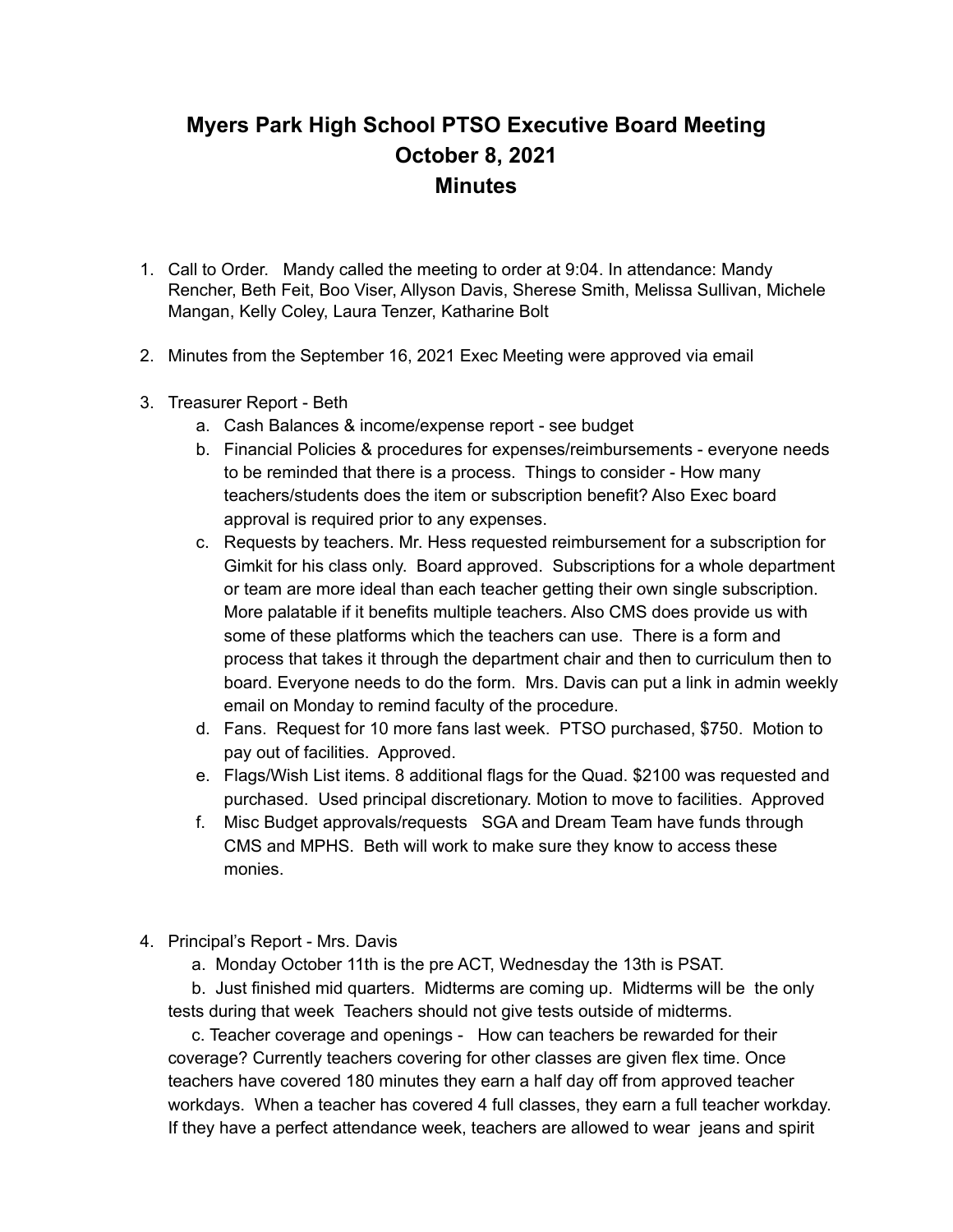wear on Monday. Admin is looking for ways to improve staff morale. Teacher appreciation, \$15 gift October through December from principal discretionary. d. Mr Holt has been offered a new position. The new principal will appoint his replacement.

e. Social media policy has changed regarding inappropriate student posts. If the posts are done off campus and do not have extreme consequences/situation to the school, then they cannot be reprimanded. Also, there are parameters regarding when the post was made. There is also a code of conduct contract signed by student athletes regarding social media.

- 5. Annual Fund Report Sherese, Melissa, & Michelle \$132,816 currently in net deposits. A thank you will go out in Mustang Express sometime in October. November will be a thermometer graphic in ME showing where we stand.
- 6. Old Business/PTSO Updates:
	- a. Staff Appreciation Lunch was on 10/6 183 Hubee D's meals served!
	- b. College Night had a mishap with the platform. Kim Folk helped to get it worked out as the night went on.
	- c. Mental Health Initiative Committee DECA is handing out brochures during Mustang Days next week. Kindermourn has a support group operating on campus. Sandra Kindell is compiling a list of needs/topics for the committee to narrow their focus. Paula Kranz works for Novant and is going to pull in Novant resources. Mental Health committee has a lot in the works and will be a presence on campus.
	- d. Fans for Classrooms Stephanie Wick, parent volunteer, organized, purchased, and delivered 95 fans. PTSO purchased 10 additional fans.
- 7. New Business:
	- a. Social Media The committee needs funds for Canva and Spirit Gear Giveaway**- "**Enter to receive a FREE product from the Myers Park Mustang "Swag Wagon". To enter and to be eligible to win, you must follow MPHS PTSO on 2 of the 3 social media outlets. Winner will be announced each Friday in October."
	- b. Staff Holiday Party TBD Determining if we can have it with the CMS requirement that staff remain 6 feet apart indoors.
	- c. Outreach continues to do great work. They will not be doing the coat drive but will help with other targeted needs.
	- d. Virtual College Night -"Due to a change in platforms for the event, an error occurred and the capacity for participation was moved from 500 to 100 guests. Students Services has worked with the PTSO and Patricia Parrish to upload the video for each session. Please accept our apologies for the error."
	- e. 9th Grade Events Hosting Ice Cream Truck on 10/15 during lunches
	- f. Exceptional Children Volunteers Need for parent volunteers to serve in IEP meetings for children in DSS custody.